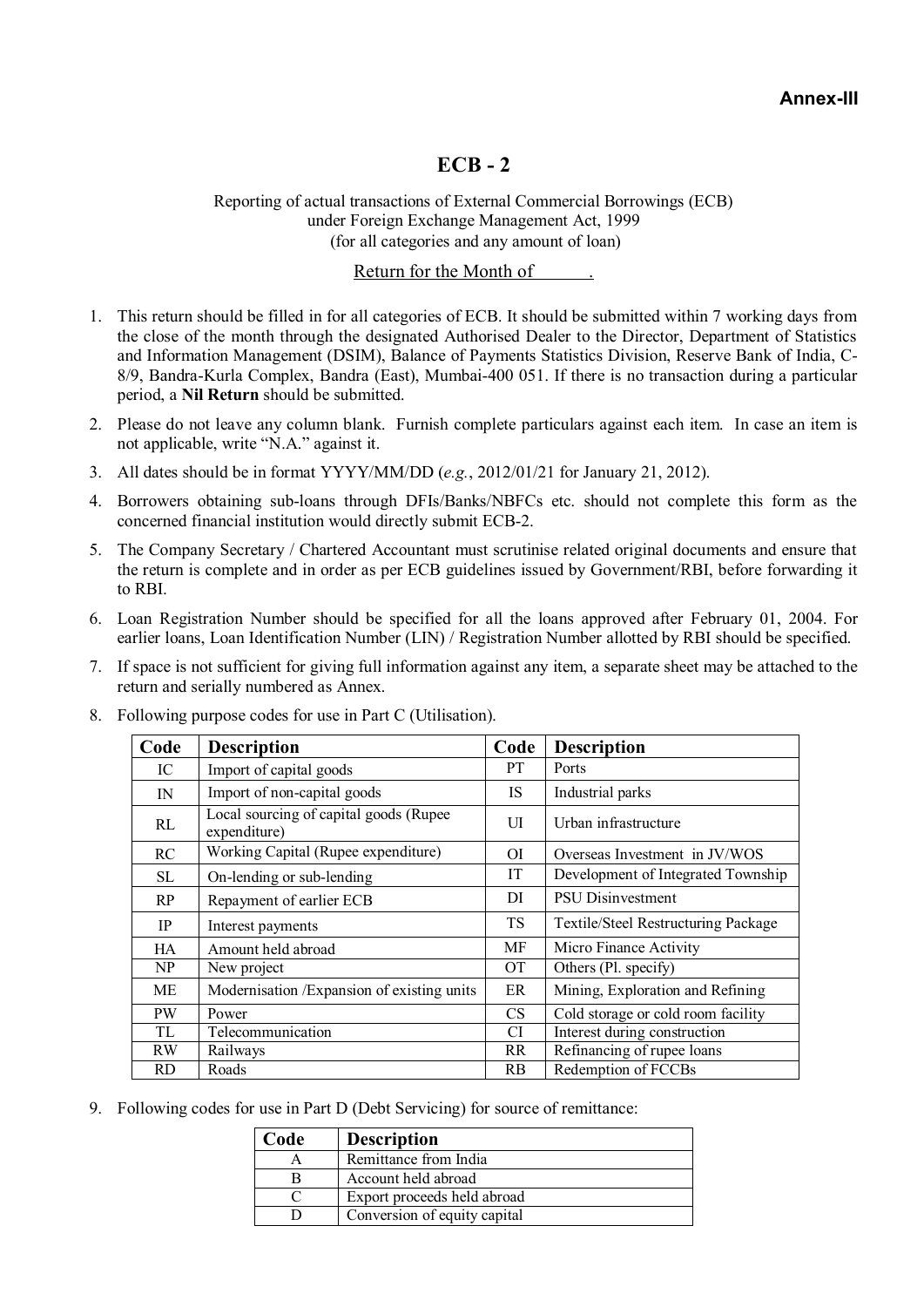| .<br>$\sigma$ <i>ares</i> |
|---------------------------|

## **Part A: Loan Identification Particulars**

| Loan Registration Number (LRN) |  |  |  |  |  |
|--------------------------------|--|--|--|--|--|
|                                |  |  |  |  |  |

| Loan Amount                                                                                           |          | <b>Borrower Particulars</b> |                                                                                |  |
|-------------------------------------------------------------------------------------------------------|----------|-----------------------------|--------------------------------------------------------------------------------|--|
|                                                                                                       | Currency | Amount                      | Name and address of the Borrower (Block Letters)                               |  |
| As per Agreement                                                                                      |          |                             |                                                                                |  |
|                                                                                                       |          |                             | Contact Person's Name:                                                         |  |
| Revised (please indicate if period of<br>disbursement elapsed/Cancelled/not<br>to be drawn in future) |          |                             | Designation:<br>Phone No. $\therefore$<br>Fax no.<br><b>COL</b><br>E-mail ID : |  |

## **Part B: Disbursement**

# **B.1: Draw-down (Disbursement) during the month (in loan currency) :**

| Particulars                                                                                                | Date         | Currency | Amount | Name of Bank/branch                                                                                             | Account No. |  |  |
|------------------------------------------------------------------------------------------------------------|--------------|----------|--------|-----------------------------------------------------------------------------------------------------------------|-------------|--|--|
|                                                                                                            | (YYYY/MM/DD) |          |        |                                                                                                                 |             |  |  |
| A. Amount                                                                                                  |              |          |        |                                                                                                                 |             |  |  |
| Parked Abroad                                                                                              |              |          |        |                                                                                                                 |             |  |  |
| B. Amount                                                                                                  |              |          |        |                                                                                                                 |             |  |  |
| Remitted to India                                                                                          |              |          |        | Not Required                                                                                                    |             |  |  |
|                                                                                                            |              |          |        | Notes: 1. In the case of import of goods or services, date of import may be furnished against date of drawdown. |             |  |  |
| 2. In the case of financial lease date of acquisition of the goods is to be mentioned as date of drawdown. |              |          |        |                                                                                                                 |             |  |  |
| 3. In the case of securitised instruments, date of issue may be shown as date of drawdown                  |              |          |        |                                                                                                                 |             |  |  |
| 4. In the case of multi-currency loan a separate block(s) may be attached to the return                    |              |          |        |                                                                                                                 |             |  |  |

#### **B.2: Balance amount of loan to be drawn in future:**

| Expected Date of | Currency | Amount | If more than one equal installment  |               |
|------------------|----------|--------|-------------------------------------|---------------|
| drawdown         |          |        | No. of drawals in a<br>Total number |               |
|                  |          |        | of drawals                          | calendar year |
|                  |          |        |                                     |               |
|                  |          |        |                                     |               |

## **Part C : Utilisation**

#### **C.1: Details of utilisation of drawdowns (only Principal amount) during the month:**

| Particulars                      | Date | Purpose<br>$code *$ | Currency | Amount | Country | Name of<br>Bank | Account No. |
|----------------------------------|------|---------------------|----------|--------|---------|-----------------|-------------|
| From<br>Amount                   |      |                     |          |        |         |                 |             |
| Held Abroad                      |      |                     |          |        |         |                 |             |
| From<br>Amount                   |      |                     |          |        |         |                 |             |
| Remitted to India                |      |                     |          |        |         | Not Required    |             |
| * Codes as per note 8 on page 1. |      |                     |          |        |         |                 |             |

# **C.2: Outstanding Balance amount (only Principal amount) parked abroad:**

| <b>Particulars</b> | Date | Jurrency | Amoun† | branch<br>⊤bank and<br>Name of | Account No. |
|--------------------|------|----------|--------|--------------------------------|-------------|
| as at month-end    |      |          |        |                                |             |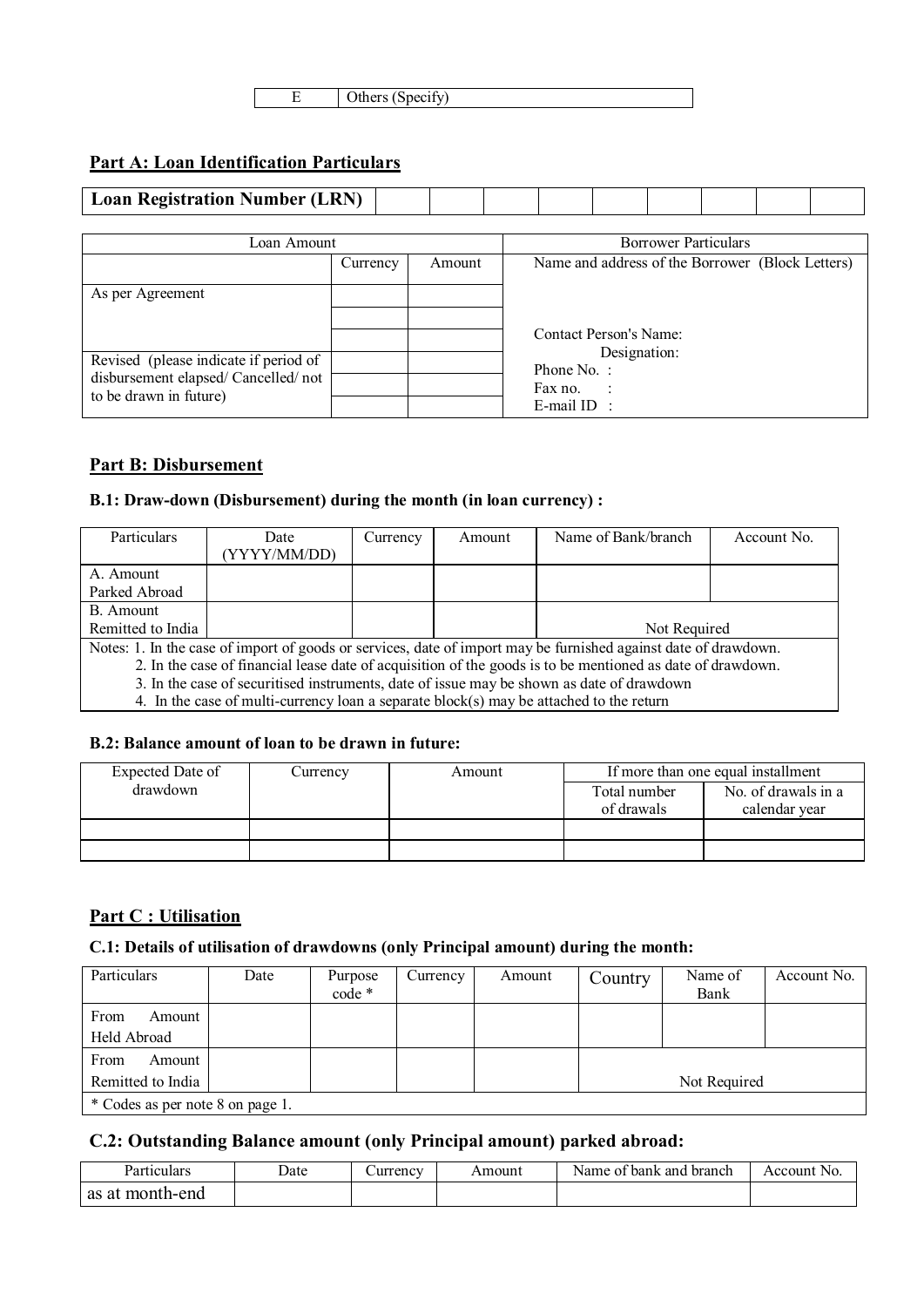# **Part D : Debt Servicing**

#### **D.1: Principal Repayment, Interest payment etc. during the month (in loan currency):**

| Tranche<br>No. | Purpose                        | Date of<br>Remittance | Currency | Amount | $Code* for$<br>Source of<br>remittance | Whether<br>Prepayment<br>of Principal<br>$(Y/N)$ # |  |  |  |
|----------------|--------------------------------|-----------------------|----------|--------|----------------------------------------|----------------------------------------------------|--|--|--|
|                | Principal Repayment @          |                       |          |        |                                        |                                                    |  |  |  |
|                | Interest $\omega$ rate         |                       |          |        |                                        |                                                    |  |  |  |
|                | Others (Specify)               |                       |          |        |                                        |                                                    |  |  |  |
| ∗              | Codes as per note 9 on page 1. |                       |          |        |                                        |                                                    |  |  |  |

# In case of prepayment please provide details of Automatic / Approval Route No., Date, Amount as Annex.

@ In case of conversion of FCCB/ECB into equity, Buyback/Redemption of outsatanding FCCB or write-off of ECB principal amount, the transactions still to be shown against Principal Repayment with appropriate remarks.

# **D.2: Revised Principal Repayment Schedule (if revised / entered into Interest rate swap):**

|                                             |                                                                |  | If more than one equal installments | Annuity                                                      |                                  |  |
|---------------------------------------------|----------------------------------------------------------------|--|-------------------------------------|--------------------------------------------------------------|----------------------------------|--|
| Date (YYYY/MM/DD)<br>(First repayment date) | Amount in Loan<br>Currency<br>Currency in each<br>transactions |  | Total<br>Number of<br>installments  | No. of payments in a<br>calendar year<br>(1, 2, 3, 4, 6, 12) | Rate<br>(if annuity)<br>payment) |  |
|                                             |                                                                |  |                                     |                                                              |                                  |  |
|                                             |                                                                |  |                                     |                                                              |                                  |  |
|                                             |                                                                |  |                                     |                                                              |                                  |  |

## **Part E : Others**

## **E.1 Details of Financial Hedge Contracted (if any**)**:**

|                          | Currency | Forward | Options | <b>Others</b> | Total | Interest Rate |
|--------------------------|----------|---------|---------|---------------|-------|---------------|
|                          | Swap     |         |         |               |       | Swap          |
| Rupee-Foreign Currency   |          |         |         |               |       |               |
| Foreign Currency-Foreign |          |         |         |               |       |               |
| Currency                 |          |         |         |               |       |               |

## **E.2 Details of Natural Hedge (if any**)**:**

Average annual amount (approx.) for last three years (to be reported in any one foreign currency):

| Currencv | <b>Foreign Currency Earning</b> | Foreign Currency Expenditure |
|----------|---------------------------------|------------------------------|
|          |                                 |                              |

## **Part F: Outstanding Principal Amount**

#### **Outstanding loan Amount** (in Loan Currency)**:**

(*i.e.,* total drawdown less total repayments at month-end)

| $\overline{\phantom{0}}$<br>$C$ urrency |  |  |  |  | Amount: |
|-----------------------------------------|--|--|--|--|---------|
|-----------------------------------------|--|--|--|--|---------|

We hereby certify that the particulars given above are true and correct to the best of our knowledge and belief. No material information has been withheld and / or misrepresented.

| Place | stamp |  |
|-------|-------|--|
|       |       |  |